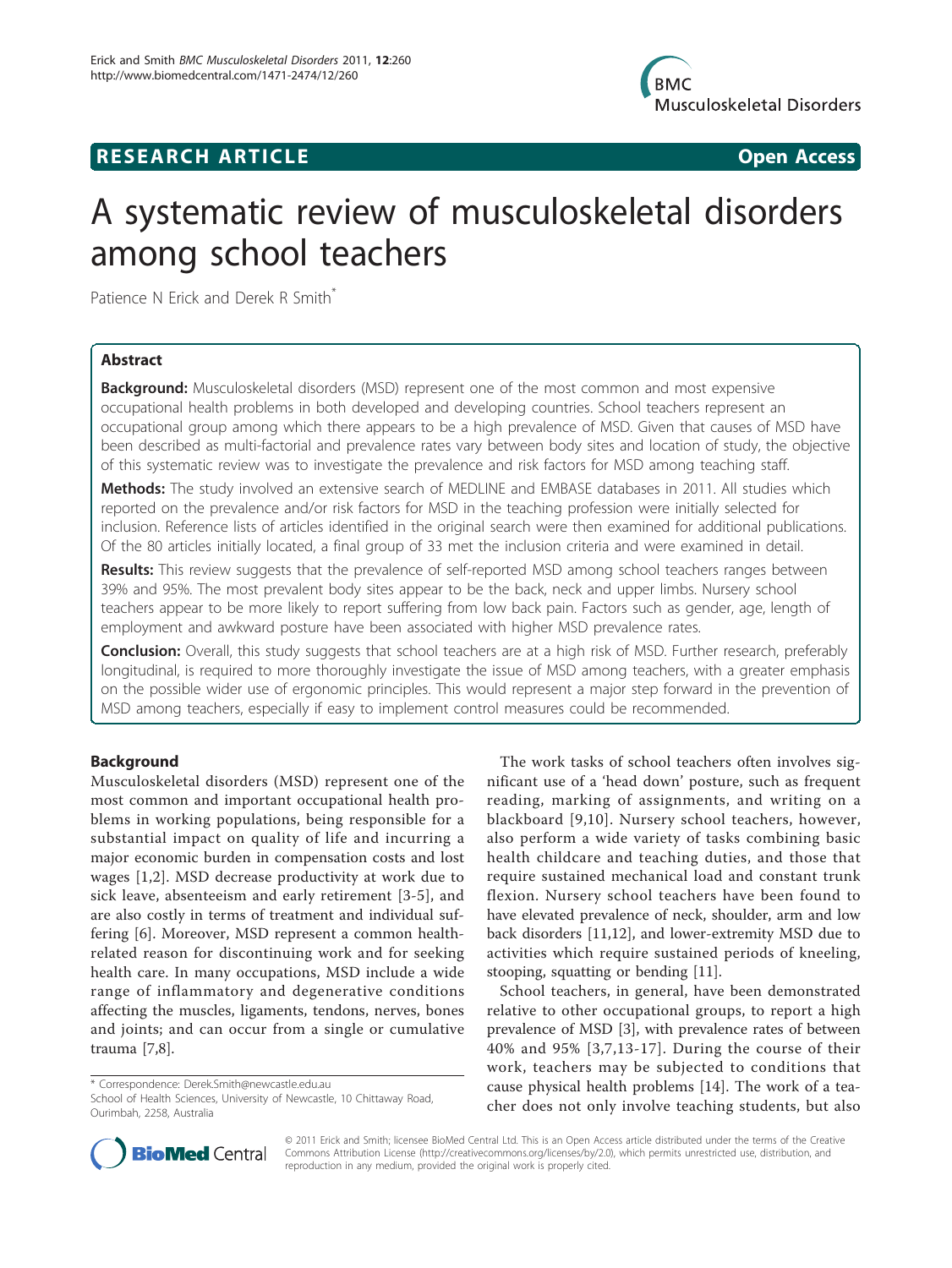preparing lessons, assessing students' work and being involved in the extracurricular activities such as sports. Teachers also participate in different school committees. These may cause teachers to suffer adverse mental and physical health issues due to the variety of job functions [[14\]](#page-10-0). Despite this, the impact of MSD specifically within the teaching profession has not been given sufficient attention in the literature. Furthermore, comparatively little research has investigated the prevalence of MSD in the teaching profession.

The aim of this review was therefore, to critically analyse the literature and report on the prevalence of MSD and possible associated risk factors in the teaching profession. The review focused on nursery, primary and secondary school teachers and teachers of physically and mentally handicapped children.

#### Methods

### Criteria for inclusion and exclusion

Empirical research, case studies and literature reviews published in peer reviewed English journals were considered for inclusion, with letters to the Editor and conference proceedings excluded. Participants in the studies had to have been listed as school teachers. No restrictions were placed on age, gender, race or socioeconomic status. Only articles that documented the prevalence of MSD and its risk factors were considered. Articles not written in English were excluded from the literature review, as were studies which reported on university academic staff.

#### Search methods

An extensive literature search was undertaken in MED-LINE and EMBASE databases during 2011. Further searches were performed in occupational health and safety databases such as CISILO database and MAK Collection for Occupational Health and Safety. Other relevant databases that were searched for publications included AMED, CINAHL, Scopus, ProQuest and PubMed. Following the initial database search, the reference lists of articles initially identified were then examined for additional publications. Keywords used for the search were; musculoskeletal disorders, musculoskeletal discomfort, back pain and teachers.

#### Study selection

For all research articles identified during the search, the titles, keywords and abstracts, where available, were considered for possible relevance to this literature review. Full text copies were obtained for analysis and data extraction for all articles that met the inclusion criteria.

#### Search results

Following a thorough search of the databases, a total of 80 articles were located, albeit with a number of titles having been duplicated. The titles, keywords and abstracts (where available) were examined for relevance and assisted in the exclusion of duplicates. Following this process, a total of 40 potentially relevant papers were obtained. After further analysis of these articles, seven papers were excluded from the review as they did not measure the prevalence of MSD or demonstrate possible MSD risk factors among teachers. Articles that did not describe a research study or literature review were also excluded from the review. Following exclusions, a final group of 33 articles were considered suitable for the review.

## Results

#### Description of studies

The 33 studies located during this review had either measured the prevalence of MSD or reported on possible risk factors for MSD among teachers. All studies had been published in English. Figure [1](#page-2-0) provides a flow chart of the literature search methodology.

#### Prevalence of MSD

International studies on MSD among school teachers have reported a high prevalence of MSD as indicated in Table [1.](#page-3-0) A number of articles reported a high prevalence of MSD, generally. A study of school teachers in Hong Kong, for example, found that 95.1% had experienced some form of pain in the previous month [\[14](#page-10-0)]. In a study carried out in Estonia which looked at physical activity, MSD and cardiovascular risk factors in male physical education teachers (PETs), 66.7% of teachers reported MSD in the previous 12 months, compared to 51.2% of PETs who reported MSD for the same period [[16\]](#page-10-0). Furthermore, a study of Swedish music teachers found that 92% had experienced some form of pain in the previous 12 months [[18\]](#page-10-0), and a study of United States (US) music teachers found that 91% had experienced MSD [[17](#page-10-0)]. In another Swedish study, 40% of school teachers and nursery school teachers were found to have reported MSD [\[13](#page-10-0)].

In more recent studies, MSD prevalence rates have been found to be 68% for music teachers in Perth, Australia [[7](#page-10-0)], and 55% and 51.4% for school teachers in Brazil [[3](#page-10-0)] and Turkey [[15\]](#page-10-0), respectively. Music teachers may be at an increased risk for MSD when compared with other school teachers. In comparison, PETs tended to have low risk of MSD, while preschool teachers have been reported to be at an increased risk of MSD [[11](#page-10-0)]. As most of the studies reviewed had examined prevalence in selected musculoskeletal regions, these results will be examined separately.

#### Neck and/or shoulder pain

Most studies have measured neck and shoulder pain separately as being 'neck pain' or 'shoulder pain,'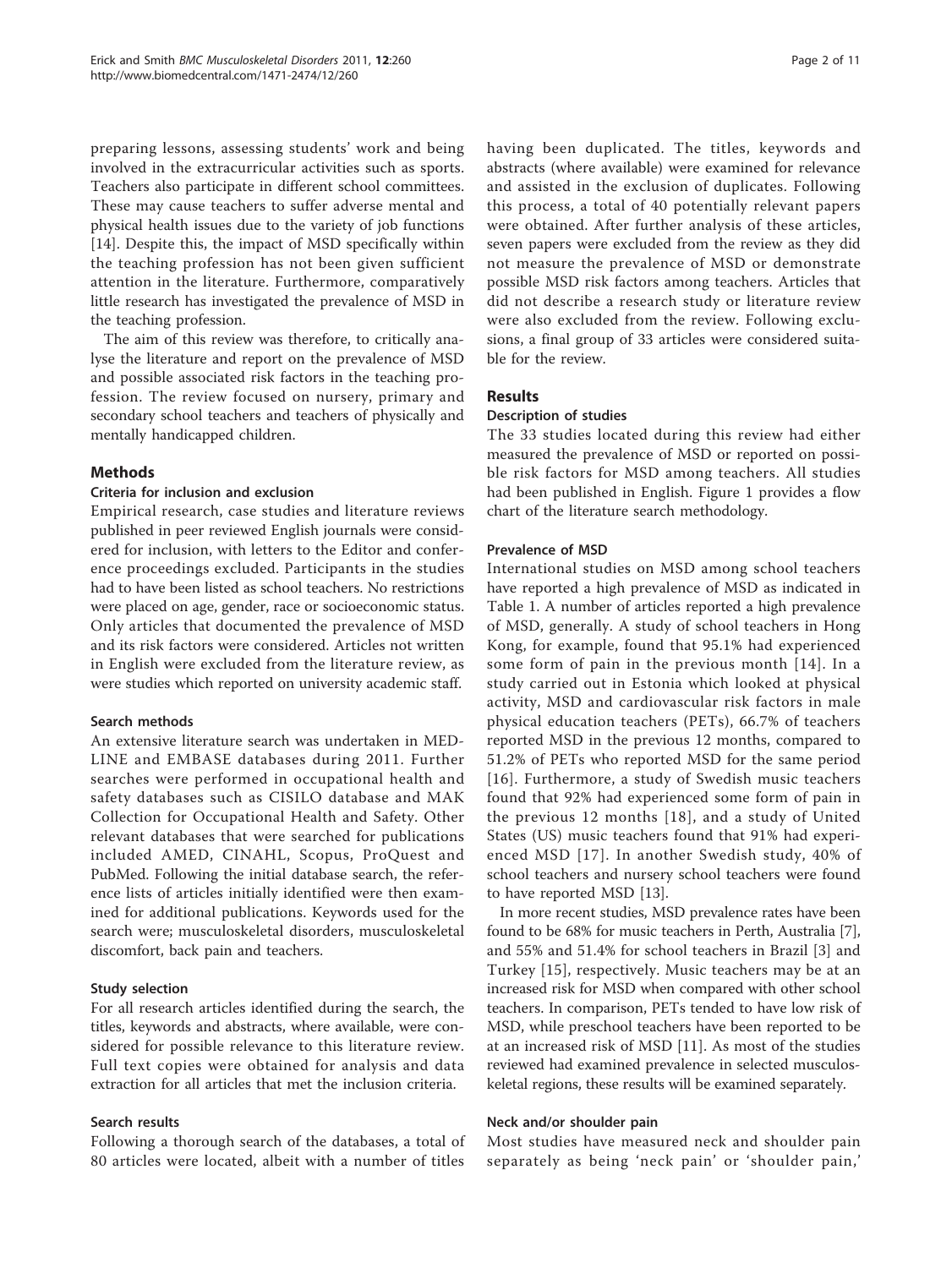<span id="page-2-0"></span>

although a few have combined them as 'neck and/or shoulder pain'. In a study of secondary school teachers in Hong Kong, the life-long prevalence of neck pain has been reported at 69.3%, within 12 month prevalence of 66.7%, and the prevalence after becoming a teacher being 59.7% [[9](#page-10-0)]. Similar findings have been demonstrated in another Chinese study where secondary school teachers reported a life-long prevalence of neck pain as 68.2%, 64.4% for 12 months, and neck pain prevalence after becoming a teacher of 56.8% [[6](#page-10-0)]. In a more recent Chinese study, school teachers reported a high neck pain prevalence rate of 68.9% for the previous month [[14\]](#page-10-0). Parallels can be drawn to other studies where 59% of Swedish music teachers reported neck pain in the previous 12 months [[19\]](#page-10-0). Furthermore, in a more recent study of Swedish music teachers, 47% reported having experienced neck pain in the previous 12 months [\[20\]](#page-10-0). Similar results have been found in another study of Swedish music teachers [[18](#page-10-0)] where 44.4% experienced neck pain. In other studies, 42.5% of Turkish school teachers reported having experienced neck pain [[15](#page-10-0)]. In comparison, PETs reported the lowest neck pain prevalence rate of all, being 9.3% [\[16](#page-10-0)].

The highest shoulder pain prevalence (73.4%) for the previous month has been reported by Chinese school teachers [\[14](#page-10-0)], while in Turkey, 28.7% of school teachers had experienced MSD symptoms in the shoulder area [[15\]](#page-10-0). Furthermore, the prevalence of shoulder pain varied greatly between 28% and 55% in studies of Swedish music teachers carried out between 1988 and 2009 [[16](#page-10-0),[18-20\]](#page-10-0). In Estonia, 7.8% of non-PETs and 18.6% of PETs reported pain on their shoulders [[16\]](#page-10-0). In Japan, 25% to 35.4% of preschool teachers had experienced neck and/or shoulder pain in the previous month [[21](#page-10-0)]. Comparable to these findings are the results of a US study in which 33% of preschool teachers reported neck and/or shoulder pain [[11](#page-10-0)].

#### Upper limbs/extremities

Several studies have investigated MSD in the upper extremities such as the elbows, wrist, arm or hands. Upper limb pain was reported by 72% of Japanese teachers of physically and intellectually disabled pupils [\[22](#page-10-0)], and by 23.7% of Brazilian school teachers [\[3](#page-10-0)]. In a Chinese study of secondary school teachers, 35.8% reported life-long upper limb pain whilst 33.3% had experienced upper limb pain in the previous 12 months and 31.8% had experienced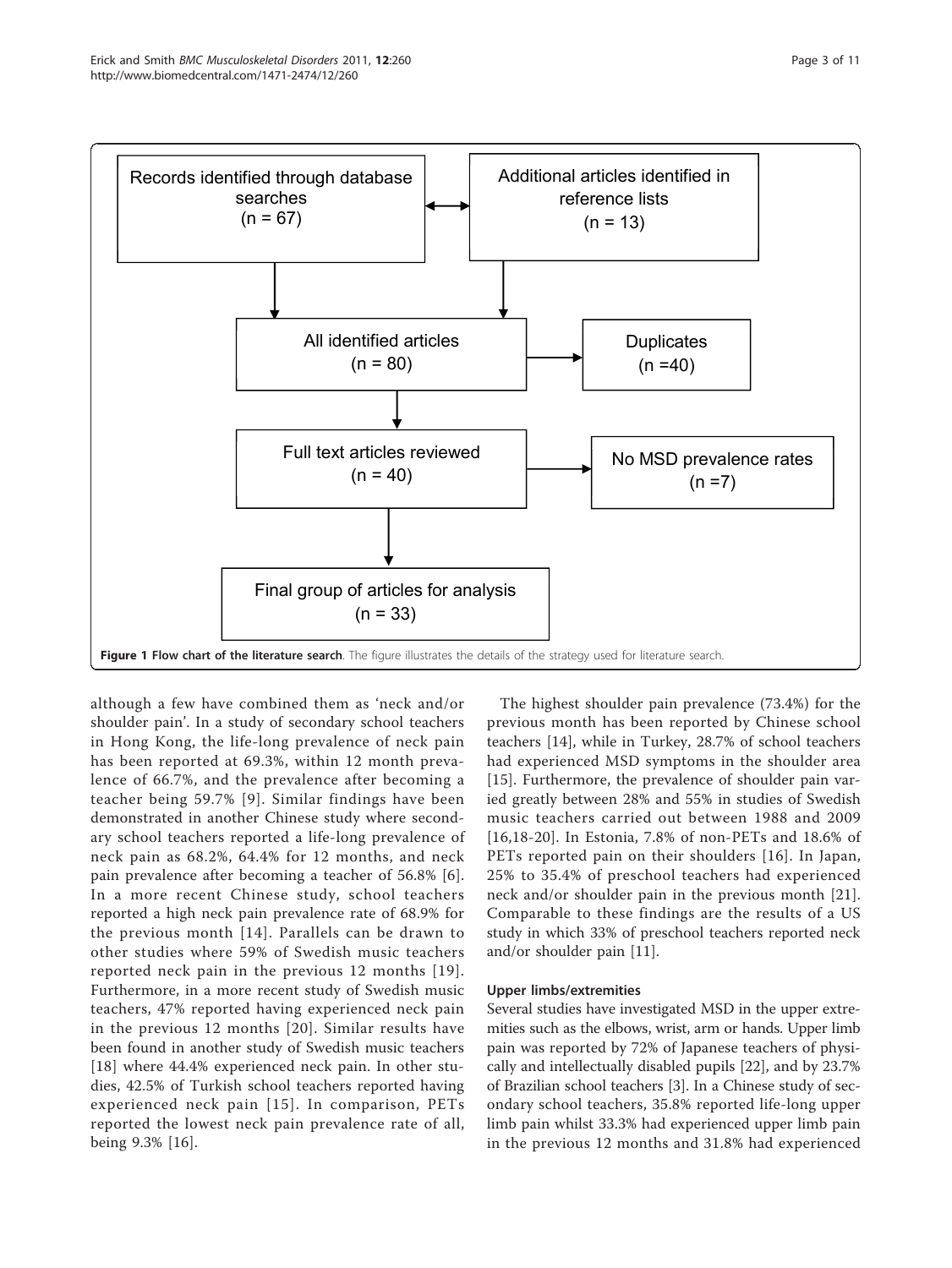| <b>Body Site</b> | Prevalence<br>(%) | Recall<br>Period <sup>a</sup>  | Participants                                   | Sample<br>size | Response<br>Rate (%) b | Country   | Year <sup>c</sup> | Study Design <sup>d</sup> | Author (s)                               |
|------------------|-------------------|--------------------------------|------------------------------------------------|----------------|------------------------|-----------|-------------------|---------------------------|------------------------------------------|
| Any              | 51.4              | <b>NS</b>                      | Primary, secondary and<br>high school teachers |                | $900*$                 | Turkey    | 2011              | CS                        | Korkmaz et al [15]                       |
|                  | 95.1              | 1 month                        | Primary and secondary<br>school teachers       | 6 000          | 28.5                   | China     | 2010              | CS                        | Chong & Chan<br>$[14]$                   |
|                  | 68.0              | <b>NS</b>                      | Music teachers                                 | 580            | 87.1                   | Australia | 2010              | CS                        | Allsop & Ackland<br>[7]                  |
|                  | 55.0              | <b>NS</b>                      | Primary and secondary<br>school teachers       | 4 6 9 7        | 95.1                   | Brazil    | 2009              | CS                        | Cardoso et al [3]                        |
|                  | 77.0              |                                | 12 months Music teachers                       | 61             | 77                     | Sweden    | 2009              | CS                        | Edling &<br>Fjellman-Wiklund<br>$[20]$   |
|                  | 91.0              | <b>NS</b>                      | Music teachers                                 | 1 600          | 3.5                    | US        | 2008              | CS                        | Yoshimura et al<br>$[17]$                |
|                  | 42.0              | <b>NS</b>                      | School teachers                                | 100            | 100                    | Germany   | 2005              | CS                        | Seibt et al[33]                          |
|                  | 82                |                                | 12 months Music teachers                       | 287            | 72.5                   | Sweden    | 2003              | CS                        | Fjellman-Wiklund<br>et al [19]           |
|                  | 66.7              |                                | 12 months School teachers                      | 359            | 74.6                   | Estonia   | 2002              | CC                        | Pihl et al[16]                           |
|                  | 51.2              |                                | 12 months Physical education<br>teachers       | 359            | 74.6                   | Estonia   | 2002              | CC                        | Pihl et al[16]                           |
|                  | 40.0              | <b>NS</b>                      | Nursery school teachers                        |                | $224*$                 | Sweden    | 1998              | CS                        | Brulin et al[13]                         |
|                  | 40.0              | <b>NS</b>                      | School teachers                                |                | $510*$                 | Sweden    | 1998              | CS                        | Brulin et al[13]                         |
|                  | 92.0              |                                | 12 months Music teachers                       | 61             | 58.1                   | Sweden    | 1998              | CS                        | Fjellman-Wiklund<br>& Sundelin [18]      |
|                  | 80.0              |                                | 12 months Music teachers                       | 62             | 98.4                   | Sweden    | 1998              | CS                        | Fjellman-Wiklund<br>& Sundelin [18]      |
|                  | 78.0              | NS.                            | Preschool teachers                             | 22             | 95.4                   | US        | 1995              |                           | Grant et al[11]                          |
| Neck only        | 42.5              | <b>NS</b>                      | Primary, secondary and<br>high school teachers |                | $900*$                 | Turkey    | 2011              | CS                        | Korkmaz et al [15]                       |
|                  | 68.9              | 1 month                        | Primary and secondary<br>school teachers       | 6 000          | 28.5                   | China     | 2010              | CS                        | Chong & Chan<br>$[14]$                   |
|                  | 47.0              |                                | 12 months Music teachers                       | 61             | 77                     | Sweden    | 2009              | CS                        | Edling and<br>Fjellman-Wiklund<br>$[20]$ |
|                  | 69.3              | Life-long                      | Secondary school<br>teachers                   | 5 680          | 54.6                   | China     | 2007              | CS                        | Chiu & Lam [9]                           |
|                  | 66.7              | 12 months                      |                                                |                |                        |           |                   |                           |                                          |
|                  | 59.7              | Since<br>becoming<br>a teacher |                                                |                |                        |           |                   |                           |                                          |
|                  | 68.2              | Life-long                      | Secondary school<br>teachers                   | 1 500          | 44.8                   | China     | 2006              | CS                        | Chiu et al [6]                           |
|                  | 64.4              | 12 months                      |                                                |                |                        |           |                   |                           |                                          |
|                  | 56.8              | Since<br>becoming<br>a teacher |                                                |                |                        |           |                   |                           |                                          |
|                  | 59.0              |                                | 12 months Music teachers                       | 287            | 72.5                   | Sweden    | 2003              | CS                        | Fjellman-Wiklund<br>et al [19]           |
|                  | 30.0              | 7 days                         |                                                |                |                        |           |                   |                           |                                          |
|                  | 33.3              |                                | 12 months School teachers                      | 359            | 74.6                   | Estonia   | 2002              | CS                        | Pihl et al[16]                           |
|                  | 9.3               |                                | 12 months Physical education<br>teachers       | 359            | 74.6                   | Estonia   | 2002              | CS                        | Pihl et al[16]                           |
|                  | 44.4              |                                | 12 months Music teachers                       | 61             | 58.1                   | Sweden    | 1998              | CS                        | Fjellman-Wiklund<br>& Sundelin [18]      |
|                  | 38.9              |                                | 12 months Music teachers                       | 62             | 98.4                   | Sweden    | 1998              | CS                        | Fjellman-Wiklund<br>& Sundelin [18]      |
| Shoulder<br>only | 28.7              | <b>NS</b>                      | Primary, secondary and<br>high school teachers |                | $900*$                 | Turkey    | 2011              | CS                        | Korkmaz et al [15]                       |

## <span id="page-3-0"></span>Table 1 International studies reporting the prevalence of MSD among school teachers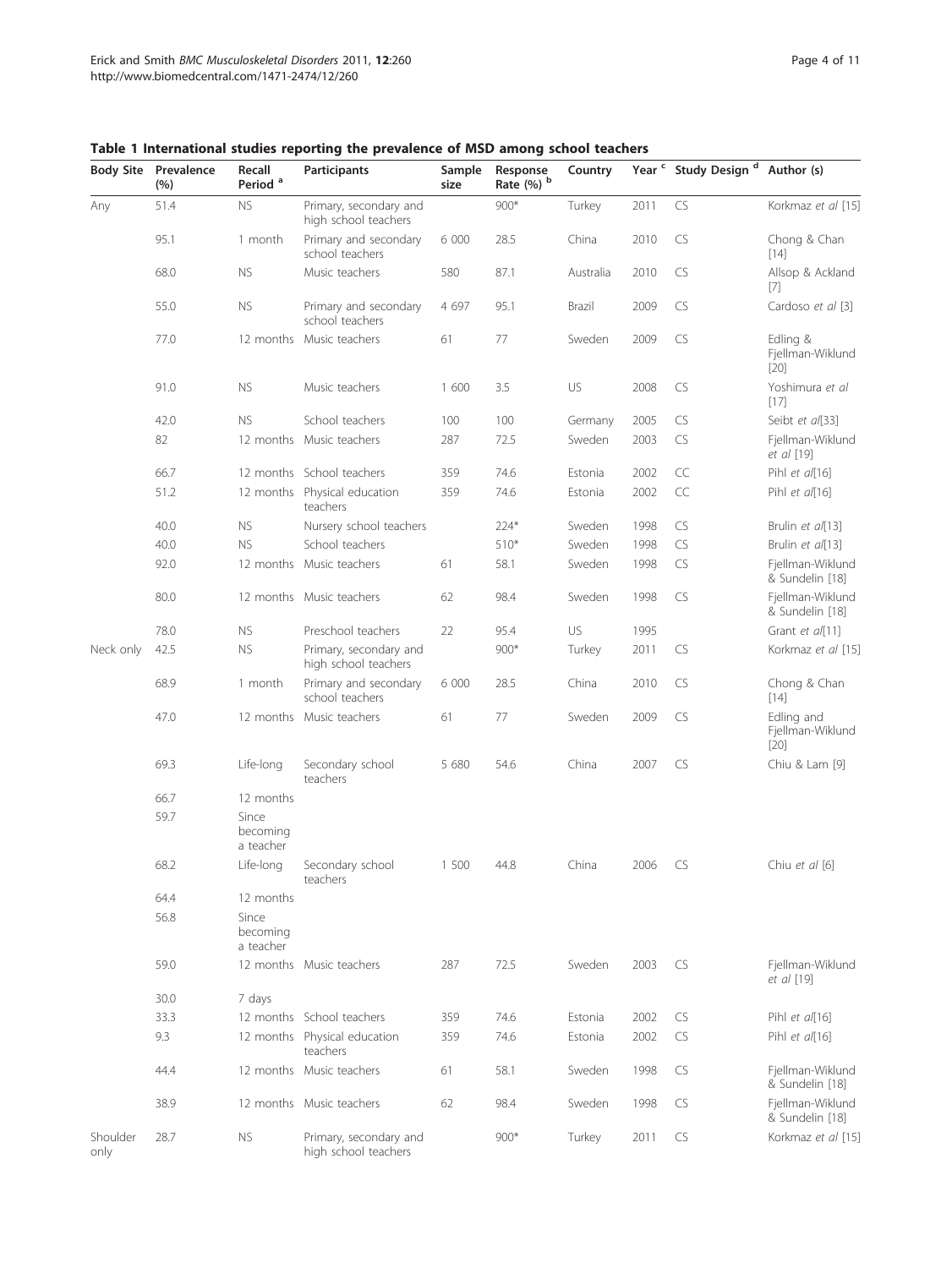|                 | 73.4                   | 1 month                        | Primary and secondary<br>school teachers                         | 6 000   | 28.5               | China            | 2010 | CS        | Chong & Chan<br>$[14]$              |
|-----------------|------------------------|--------------------------------|------------------------------------------------------------------|---------|--------------------|------------------|------|-----------|-------------------------------------|
|                 | 28.0                   | 12 months                      | Music teachers                                                   | 61      | 77                 | Sweden           | 2009 | CS        | Edling et al[20]                    |
|                 | 55.0                   |                                | 12 months Music teachers                                         | 287     | 72.5               | Sweden           | 2003 | CS        | Fjellman-Wiklund<br>e al[19]        |
|                 | 31.0                   | 7 days                         |                                                                  |         |                    |                  |      |           |                                     |
|                 | 7.8                    |                                | 12 months School teachers                                        | 359     | 74.6               | Estonia          | 2002 | CC        | Pihl et al[16]                      |
|                 | 18.6                   |                                | 12 months Physical education<br>teachers                         | 359     | 74.6               | Estonia          | 2002 | CC        | Pihl et al[16]                      |
|                 | 55.6                   |                                | 12 months Music teachers                                         | 61      | 58.1               | Sweden           | 1998 | CS        | Fjellman-Wiklund<br>& Sundelin [18] |
|                 | 38.9                   |                                | 12 months Music teachers                                         | 62      | 98.4               | Sweden           | 1998 | CS        | Fjellman-Wiklund<br>& Sundelin [18] |
|                 | 22                     | After<br>being on<br>duty      | Nursery school teachers                                          | 1 0 5 9 | 73                 | Japan            | 1981 | CS        | Nagira et al [32]                   |
| Neck and/<br>or | $25 - 35.4$            | 1 month                        | Nursery school teachers                                          | 1 4 4 5 | 99.5               | Japan            | 2002 | CS        | Ono et at[21]                       |
| shoulder        | 33.0                   |                                | Preschool teachers                                               | 22      | 95.4               | United           | 1995 |           | Grant et al[11]                     |
| Upper<br>limbs  | 8.0 (elbows)           | <b>NS</b>                      | Primary, secondary and<br>high school teachers                   |         | 900<br>respondents | States<br>Turkey | 2011 | CS        | Korkmaz et al [15]                  |
|                 | 13.0<br>(wrist only)   | <b>NS</b>                      | Primary, secondary and<br>high school teachers                   |         | $900*$             | Turkey           | 2011 | CS        | Korkmaz et al [15]                  |
|                 | 43.9 (arm)             | I month                        | Primary and secondary<br>school teachers                         | 6 000   | 28.5               | China            | 2010 | CS        | Chong & Chan<br>$[14]$              |
|                 | 23.7                   | <b>NS</b>                      | Primary and secondary<br>school teachers                         | 4 6 9 7 | 95.1               | Brazil           | 2009 | CS        | Cardoso et al [3]                   |
|                 | 19.0 (elbows)          | 12 months                      | Music teachers                                                   | 61      | 77                 | Sweden           | 2009 | CS        | Edling et al[20]                    |
|                 | 15.0 (hands)           | 12 months                      | Music teachers                                                   | 61      | 77                 | Sweden           | 2009 | CS        | Edling et al[20]                    |
|                 | 35.8                   | Life-long                      | Secondary school<br>teachers                                     | 5,680   | 54.6               | China            | 2007 | CS        | Chiu & Lam [9]                      |
|                 | 33.3                   | 12 months                      |                                                                  |         |                    |                  |      |           |                                     |
|                 | 31.8                   | Since<br>becoming<br>a teacher |                                                                  |         |                    |                  |      |           |                                     |
|                 | 72.1                   | <b>NS</b>                      | Teachers for physically<br>and intellectually<br>disabled pupils | 1 663   | 84.8               | Japan            | 2003 | CS        | Yamamoto et al<br>$[22]$            |
|                 | 18.0 (elbows)          | 12 months                      | Music teachers                                                   | 287     | 72.5               | Sweden           | 2003 | <b>CS</b> | Fjellman-Wiklund<br>et al [19]      |
|                 | 8.0 (elbows)           | 7 days                         |                                                                  |         |                    |                  |      |           |                                     |
|                 | 20.0 (hands)           |                                | 12 months Music teachers                                         | 287     | 72.5               | Sweden           | 2003 | CS        | Fjellman-Wiklund<br>et al [19]      |
|                 | 13.0 (hands)           | 7 days                         |                                                                  |         |                    |                  |      |           |                                     |
|                 | $9.1 - 17.7$<br>(arms) | 1 month                        | Nursery school teachers                                          | 1 4 4 5 | 99.5               | Japan            | 2002 | CS        | Ono et al[21]                       |
|                 | 22.2 (elbows)          |                                | 12 months Music teachers                                         | 61      | 58.1               | Sweden           | 1998 | CS        | Fjellman-Wiklund<br>& Sundelin [18] |
|                 | 22.2 (hands)           |                                | 12 months Music teachers                                         | 61      | 58.1               | Sweden           | 1998 | CS        | Fjellman-Wiklund<br>& Sundelin [18] |
|                 | $11.1$ (elbows)        |                                | 12 months Music teachers                                         | 62      | 98.4               | Sweden           | 1998 | CS        | Fjellman-Wiklund<br>& Sundelin [18] |
|                 | 19.4 (hands)           |                                | 12 months Music teachers                                         | 62      | 98.4               | Sweden           | 1998 | CS        | Fjellman-Wiklund<br>& Sundelin [18] |
|                 | 11.0 (hand/<br>wrist)  | NS.                            | Preschool teachers                                               |         |                    | US               | 1995 |           | Grant et al[11]                     |

# Table 1 International studies reporting the prevalence of MSD among school teachers (Continued)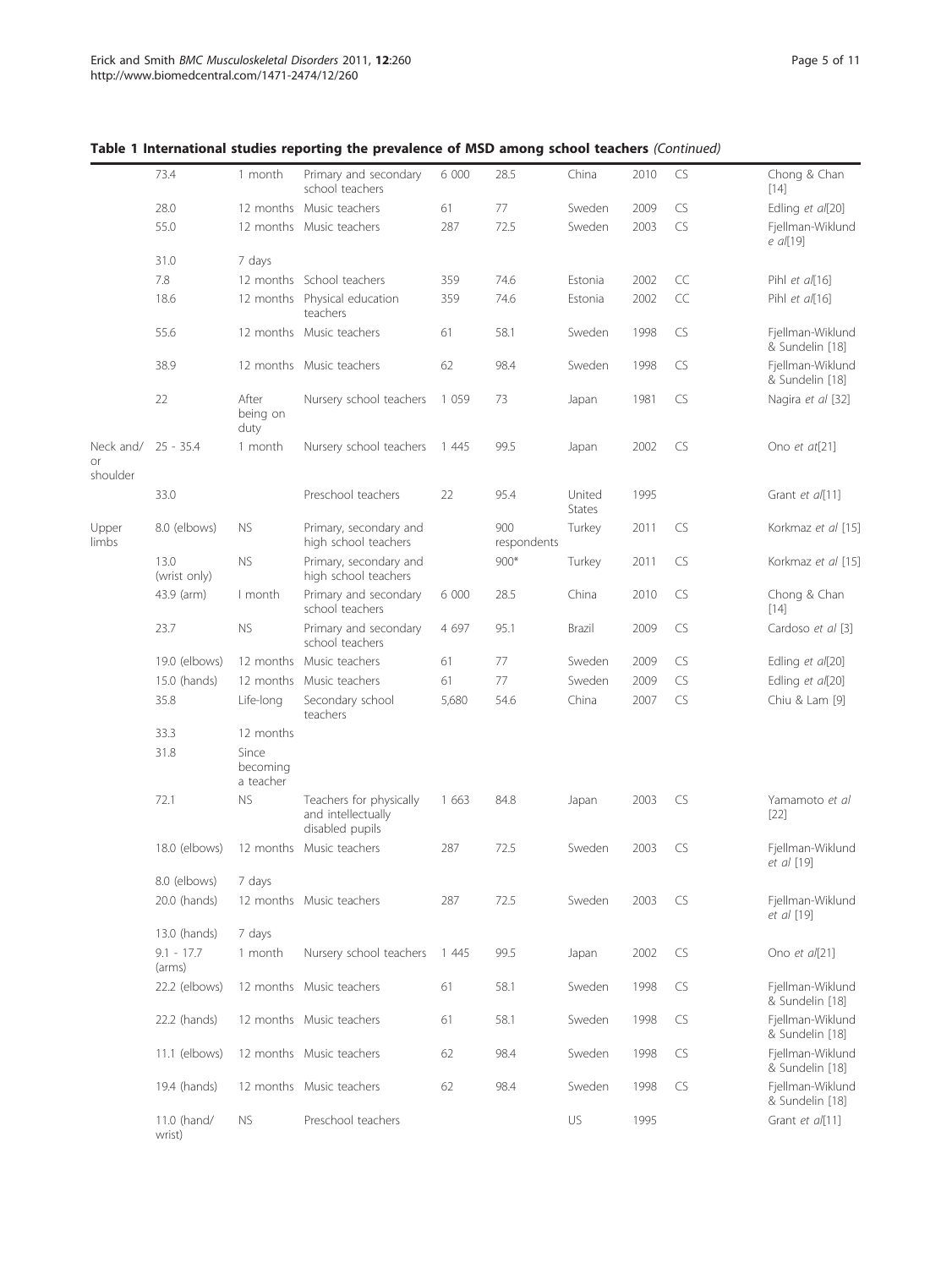|  |  | Table 1 International studies reporting the prevalence of MSD among school teachers (Continued) |  |  |  |  |
|--|--|-------------------------------------------------------------------------------------------------|--|--|--|--|
|--|--|-------------------------------------------------------------------------------------------------|--|--|--|--|

| 36.9<br>(upper back)   | <b>NS</b> | Primary, secondary and<br>high school teachers                         |                                                                                                                                                                                                                                                                                                                                                                                                      | $900*$ | Turkey   | 2011 | CS               | Korkmaz et al [15]                  |
|------------------------|-----------|------------------------------------------------------------------------|------------------------------------------------------------------------------------------------------------------------------------------------------------------------------------------------------------------------------------------------------------------------------------------------------------------------------------------------------------------------------------------------------|--------|----------|------|------------------|-------------------------------------|
| 43.8<br>(lower back)   | <b>NS</b> | Primary, secondary and<br>high school teachers                         |                                                                                                                                                                                                                                                                                                                                                                                                      | $900*$ | Turkey   | 2011 | CS               | Korkmaz et al [15]                  |
| 52.5 (upper<br>back)   | 1 month   | Primary and secondary<br>school teachers                               | 6 000                                                                                                                                                                                                                                                                                                                                                                                                | 28.5   | China    | 2010 | CS               | Chong & Chan<br>$[14]$              |
| 59.2 (lower<br>back)   | 1 month   | Primary and secondary<br>school teachers                               | 6 000                                                                                                                                                                                                                                                                                                                                                                                                | 28.5   | China    | 2010 | CS               | Chong & Chan<br>$[14]$              |
| 40.4                   |           |                                                                        |                                                                                                                                                                                                                                                                                                                                                                                                      | $272*$ | Malaysia | 2010 | CS               | Samad et al[1]                      |
| 32.0 (upper<br>back)   |           |                                                                        | 61                                                                                                                                                                                                                                                                                                                                                                                                   | 77     | Sweden   | 2009 | CS               | Edling et al[20]                    |
| 49.0 (lower<br>back)   |           |                                                                        | 61                                                                                                                                                                                                                                                                                                                                                                                                   | 77     | Sweden   | 2009 | CS               | Edling et al[20]                    |
| 41.1                   | <b>NS</b> | Primary and secondary<br>school teachers                               | 4 6 9 7                                                                                                                                                                                                                                                                                                                                                                                              | 95.1   | Brazil   | 2009 | CS               | Cardoso et al [3]                   |
| 52.4                   | <b>NS</b> | Teachers in a special<br>school for the severe<br>handicaps            | 50                                                                                                                                                                                                                                                                                                                                                                                                   | 88     |          | 2009 | CS               | Wong et al[24]                      |
| 53.3                   | <b>NS</b> | Secondary school<br>teachers                                           | 992                                                                                                                                                                                                                                                                                                                                                                                                  | 52.2   |          |      | CS               | Atlas et al[8]                      |
| 34.8                   | 6 months  | School teachers                                                        | 1 8 6 9                                                                                                                                                                                                                                                                                                                                                                                              | 52.1   | France   | 2006 | CS               | Kovess-<br>Masfety et al [28]       |
| 45.7                   | 1 month   | School teachers for<br>physically and mentally<br>handicapped children | 1 8 6 9                                                                                                                                                                                                                                                                                                                                                                                              | 56.3   | Japan    | 2006 | CS               | Muto et al[25]                      |
| 63.0                   | <b>NS</b> | Physical education<br>teachers                                         |                                                                                                                                                                                                                                                                                                                                                                                                      | $562*$ | Greece   | 2004 | CS               | Stergioulas et al<br>$[23]$         |
| 50.0                   | Life-long | Primary school teachers                                                | 492                                                                                                                                                                                                                                                                                                                                                                                                  | 78     | China    | 2004 | <b>CS</b>        | Jin et $a/[27]$                     |
| 40.0                   | 12 months |                                                                        |                                                                                                                                                                                                                                                                                                                                                                                                      |        |          |      |                  |                                     |
| 22.0                   | 1 week    |                                                                        |                                                                                                                                                                                                                                                                                                                                                                                                      |        |          |      |                  |                                     |
| 35.0 (upper<br>back)   |           |                                                                        | 287                                                                                                                                                                                                                                                                                                                                                                                                  | 72.5   | Sweden   | 2003 | CS               | Fjellman-Wiklund<br>et al [19]      |
| $21.0$ (upper<br>back) | 7 days    |                                                                        |                                                                                                                                                                                                                                                                                                                                                                                                      |        |          |      |                  |                                     |
| 45.0 (lower<br>back)   |           |                                                                        | 287                                                                                                                                                                                                                                                                                                                                                                                                  | 72.5   | Sweden   | 2003 | CS               | Fjellman-Wiklund<br>et al [19]      |
| 23.0 (lower<br>back)   | 7 days    |                                                                        |                                                                                                                                                                                                                                                                                                                                                                                                      |        |          |      |                  |                                     |
| 76.7                   | <b>NS</b> | Teachers for physically<br>and intellectually<br>disabled pupils       | 1 663                                                                                                                                                                                                                                                                                                                                                                                                | 84.8   | Japan    | 2003 | CS               | Yamamoto et al<br>$[22]$            |
| 4.7 (lower<br>back)    |           | teachers                                                               | 359                                                                                                                                                                                                                                                                                                                                                                                                  | 74.6   | Estonia  | 2002 | CC               | Pihl et al[16]                      |
| 11.8 (lower<br>back)   |           |                                                                        | 359                                                                                                                                                                                                                                                                                                                                                                                                  | 74.6   | Estonia  | 2002 | CC               | Pihl et al[16]                      |
| 43.0                   |           |                                                                        | 10 351                                                                                                                                                                                                                                                                                                                                                                                               | 62.7   | Japan    | 2002 | CS               | Tsuboi et al[5]                     |
| 20.6                   |           | senior high school<br>teachers                                         | 10 351                                                                                                                                                                                                                                                                                                                                                                                               | 62.7   | Japan    | 2002 | CS               | Tsuboi et al[5]                     |
| 33.3 (upper<br>back)   |           |                                                                        | 61                                                                                                                                                                                                                                                                                                                                                                                                   | 58.1   | Sweden   | 1998 | CS               | Fjellman-Wiklund<br>& Sundelin [18] |
| 55.6 (lower<br>back)   |           |                                                                        | 61                                                                                                                                                                                                                                                                                                                                                                                                   | 58.1   | Sweden   | 1998 | CS               | Fjellman-Wiklund<br>& Sundelin [18] |
| 50.0 (lower<br>back)   |           |                                                                        | 62                                                                                                                                                                                                                                                                                                                                                                                                   | 98.4   | Sweden   | 1998 | CS               | Fjellman-Wiklund<br>& Sundelin [18] |
| 25.0 (upper<br>back)   |           |                                                                        | 62                                                                                                                                                                                                                                                                                                                                                                                                   | 98.4   | Sweden   | 1998 | CS               | Fjellman-Wiklund<br>& Sundelin [18] |
| 17.7                   | 1 month   | Nursery school teachers                                                | 2 8 2 9                                                                                                                                                                                                                                                                                                                                                                                              | 98.9   | Japan    | 1997 | CS               | Ono et al[26]                       |
| 61.0                   | <b>NS</b> | Preschool teachers                                                     | 22                                                                                                                                                                                                                                                                                                                                                                                                   | 95.4   | US       | 1995 |                  | Grant et al[11]                     |
|                        |           |                                                                        | 12 months Primary school teachers<br>12 months Music teachers<br>12 months Music teachers<br>12 months Music teachers<br>12 months Music teachers<br>12 months Physical education<br>12 months School teachers<br>12 months Nursery school teacher<br>12 months Elementary, junior and<br>12 months Music teachers<br>12 months Music teacher<br>12 months Music teacher<br>12 months Music teachers |        |          |      | Philippines 2007 |                                     |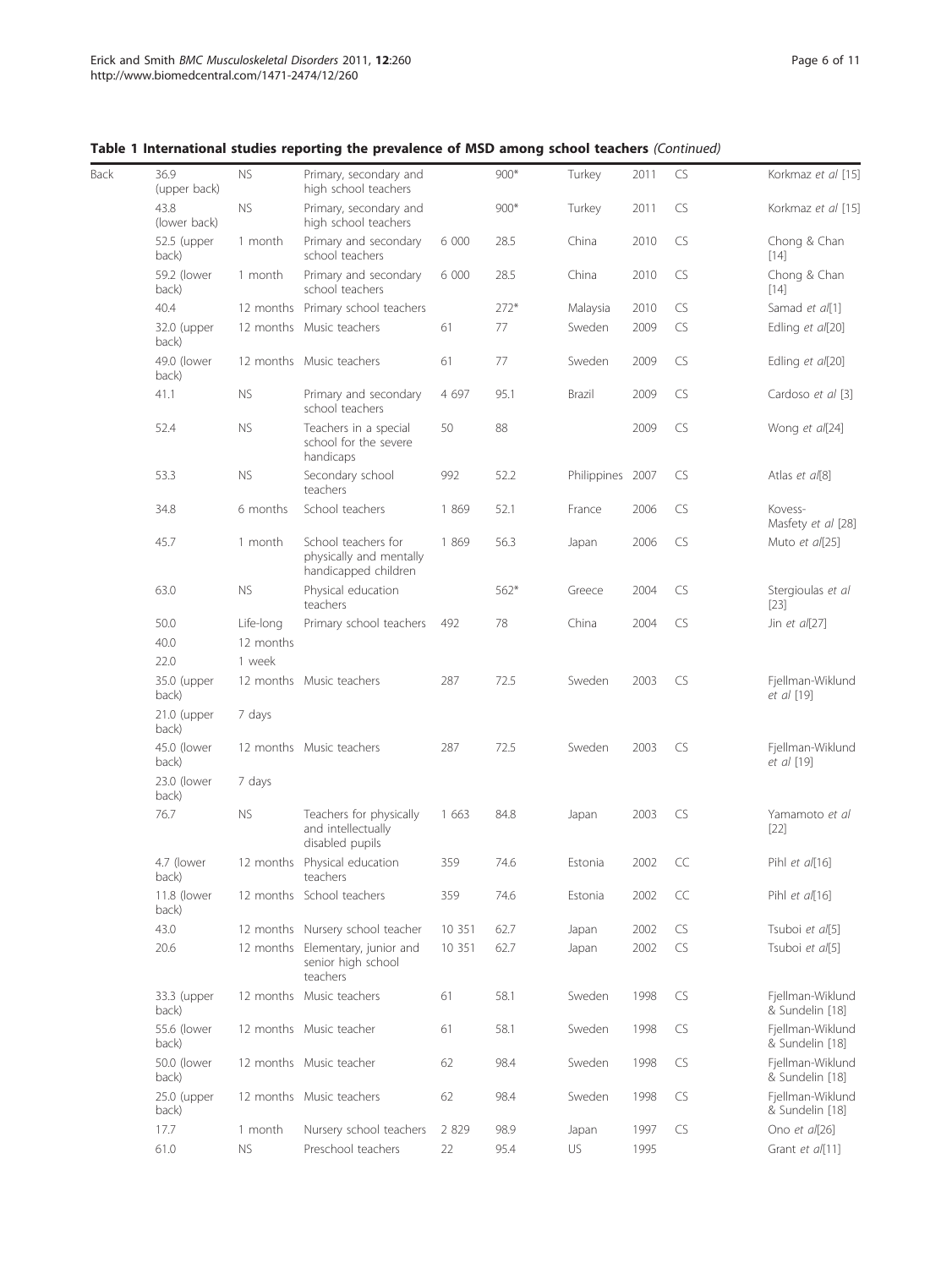|                               | 39.2 (low<br>back pain)                           | 1 month   | Nursery school teachers                        | 1 0 5 9 | 73     | Japan   | 1981 | CS | Nagira et al[32]                    |
|-------------------------------|---------------------------------------------------|-----------|------------------------------------------------|---------|--------|---------|------|----|-------------------------------------|
| Lower<br>limb/<br>extremities | 8.4 (hip)                                         | <b>NS</b> | Primary, secondary and<br>high school teachers |         | $900*$ | Turkey  | 2011 | CS | Korkmaz et al [15]                  |
|                               | 32.0 (knees)                                      | <b>NS</b> | Primary, secondary and<br>high school teachers |         | $900*$ | Turkey  | 2011 | CS | Korkmaz et al [15]                  |
|                               | 21.8 (ankles)                                     | <b>NS</b> | Primary, secondary and<br>high school teachers |         | $900*$ | Turkey  | 2011 | CS | Korkmaz et al [15]                  |
|                               | 54.6 (leg pain<br>during<br>physical<br>activity) | 1 month   | Primary and secondary<br>school teachers       | 6 000   | 28.5   | China   | 2010 | CS | Chong & Chan<br>$[14]$              |
|                               | 41.1                                              | <b>NS</b> | Preschool & primary<br>school teachers         | 4 6 9 7 | 95.1   | Brazil  | 2009 | CS | Cardoso et al [3]                   |
|                               | 12.0 (hips)                                       |           | 12 months Music teachers                       | 287     | 72.5   | Sweden  | 2003 | CS | Fjellman-Wiklund<br>et al [19]      |
|                               | 4.0                                               | 7 days    |                                                |         |        |         |      |    |                                     |
|                               | 16.0 (knees)                                      |           | 12 months Music teachers                       | 287     | 72.5   | Sweden  | 2003 | CS | Fjellman-Wiklund<br>et al [19]      |
|                               | 5.0                                               | 7 days    |                                                |         |        |         |      |    |                                     |
|                               | 9.0 (feet)                                        |           | 12 months Music teachers                       | 287     | 72.5   | Sweden  | 2003 | CS | Fjellman-wiklund<br>et al [19]      |
|                               | 3.0                                               | 7 days    |                                                |         |        |         |      |    |                                     |
|                               | $2.3$ (hip)                                       |           | 12 months Physical education<br>teachers       | 359     | 74.6   | Estonia | 2002 | CC | Pihl et al[16]                      |
|                               | 3.9 (hip)                                         |           | 12 months School teachers                      | 359     | 74.6   | Estonia | 2002 | CC | Pihl et al[16]                      |
|                               | 14.0 (knees)                                      |           | 12 months Physical education<br>teachers       | 359     | 74.6   | Estonia | 2002 | CC | Pihl et al[16]                      |
|                               | 7.8 (knees)                                       |           | 12 months School teachers                      | 359     | 74.6   | Estonia | 2002 | CC | Pihl et al[16]                      |
|                               | 8.3 (hips)                                        |           | 12 months Music teachers                       | 61      | 58.1   | Sweden  | 1998 | CS | Fjellman-Wiklund<br>& Sundelin [18] |
|                               | 13.9 (knees)                                      |           | 12 months Music teachers                       | 61      | 58.1   | Sweden  | 1998 | CS | Fjellman-Wiklund<br>& Sundelin [18] |
|                               | 5.5 (feet)                                        |           | 12 months Music teachers                       | 61      | 58.1   | Sweden  | 1998 | CS | Fjellman-Wiklund<br>& Sundelin [18] |
|                               | 13.9 (hips)                                       |           | 12 months Music teachers                       | 62      | 98.4   | Sweden  | 1998 | CS | Fjellman-Wiklund<br>& Sundelin [18] |
|                               | 8.3 (knees)                                       |           | 12 months Music teachers                       | 62      | 98.4   | Sweden  | 1998 | CS | Fjellman-Wiklund<br>& Sundelin [18] |
|                               | 5.5 (feet)                                        |           | 12 months Music teachers                       | 62      | 98.4   | Sweden  | 1998 | CS | Fjellman-Wiklund<br>& Sundelin [18] |
|                               | 33.0                                              | <b>NS</b> | Preschool teachers                             | 22      | 95.4   | US      | 1995 |    | Grant et al[11]                     |

#### Table 1 International studies reporting the prevalence of MSD among school teachers (Continued)

 $a$  Recall period (NS = Not Specified)

<sup>b</sup> Response rate of the study (\*Total number of respondents listed as the response rate was not provided)

<sup>c</sup> Publication year

 $d$  Study design (CS = Cross sectional, CC = Case Control)

upper limb pain since becoming a teacher [\[9](#page-10-0)]. Elbow pain has been reported as a symptom, mainly by music teachers. From the Swedish studies carried out among music teachers, the prevalence of elbow pain ranged between 11.1% and 22.2%. Pain in the hand region has also been the most prevalent symptom among Swedish music teachers, ranging from 13 - 22.2% of the teachers surveyed [[18](#page-10-0)-[20\]](#page-10-0). Only 8% of school teachers in Turkey reported elbow pain [\[15\]](#page-10-0), however, a total of 43.9% of primary and secondary school teachers in Hong Kong reported MSD in

the arm during the previous month [\[14](#page-10-0)]. In contrast, 9.1% to 17.7% of Japanese preschool teachers reported having experienced arm pain, while 11% of US preschool teachers had experienced hand/wrist pain [[11](#page-10-0)]. Wrist pain was a symptom reported by only 13% of the Turkish school teachers [\[15](#page-10-0)].

#### Back pain

Many studies examined in the current review had measured back pain in different ways. Most reported back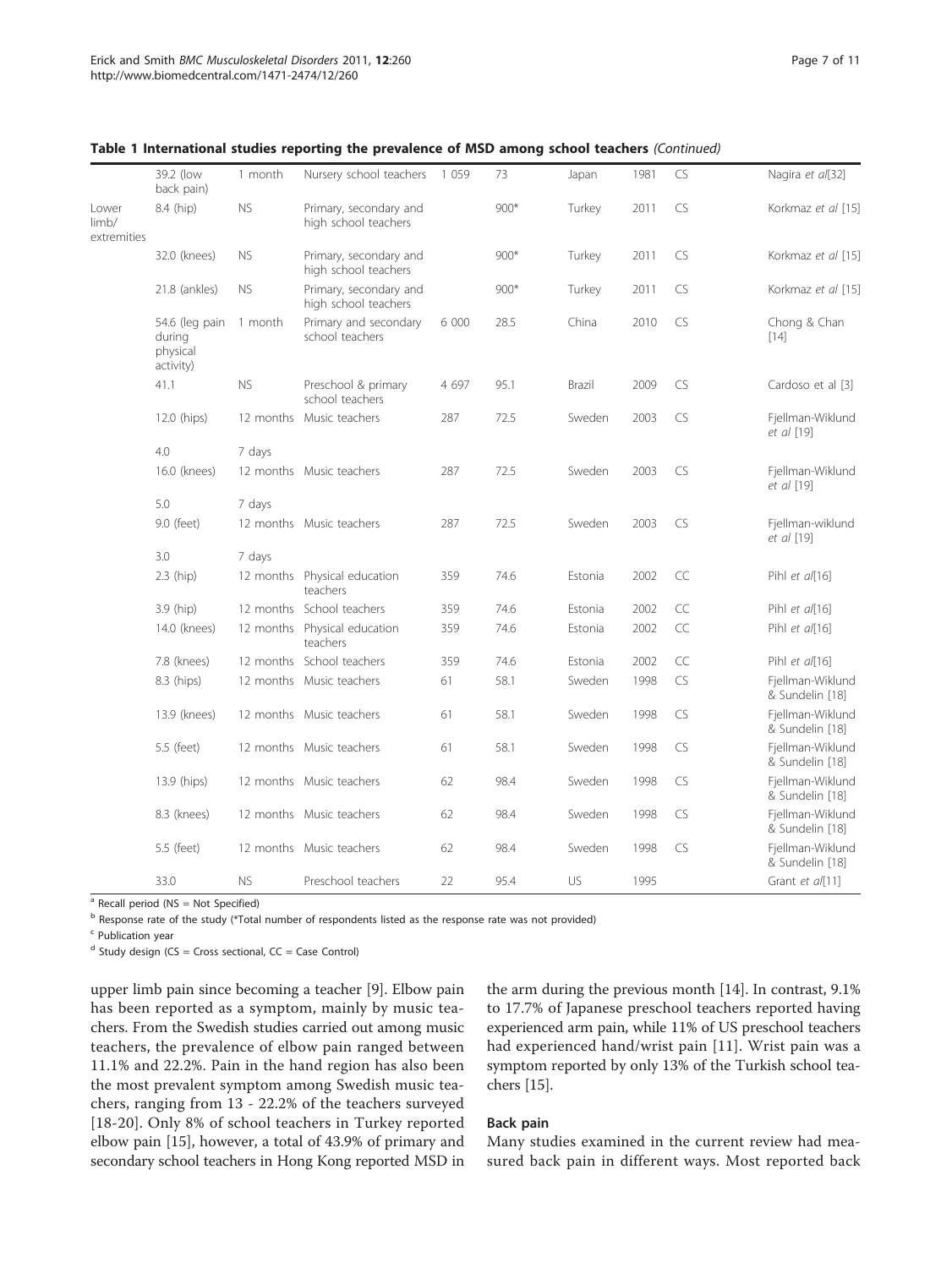pain in general, while comparatively fewer studies reported low back and upper back pain separately. For example, 63% of Greece PETs [[23](#page-10-0)] and 52.4% of teachers in a special school for the severely handicapped reported back pain [[24](#page-10-0)]. Similar results were found in two studies conducted in Japan where 45.7% of teachers for physically and mentally handicapped children [[25](#page-10-0)] and 76.7% of teachers for physically and intellectually disabled pupils [[22\]](#page-10-0) reported higher prevalence rates of back pain. The prevalence of back pain among preschool teachers also varied greatly. In two separate studies of Japanese preschool teachers, 17.7% [[26](#page-10-0)] and 43.3% [\[5](#page-10-0)] reported back pain, while a higher prevalence of 61% has been reported among US preschool teachers [[11\]](#page-10-0).

In the Philippines and Brazil, 53.3% of secondary school teachers [\[8](#page-10-0)], and 41.1% of primary and secondary school teachers [[3\]](#page-10-0) have reported back pain, respectively. Parallels can be drawn to other studies where 40.4% of Malay teachers [[1](#page-10-0)] and 40% of Chinese primary school teachers also reported back pain [[27\]](#page-10-0) in the 12 months prior to the study. In France, 34.8% of school teachers had experienced back pain in the previous six months [[28](#page-10-0)]. Conversely, only 20.6% of Japanese preschool school teachers had experienced back pain [[5](#page-10-0)].

Lower back pain appears to be more prevalent than upper back pain among teachers. Supporting this hypothesis is a Turkish study which found that 43.8% of school teachers reported low back pain, compared to 36.9% of whom reported upper back pain [\[15\]](#page-10-0). Similar results have been demonstrated in a Chinese study where 59.2% teachers reported low back pain compared to 52.5% who reported upper back pain [\[14\]](#page-10-0). Furthermore, a number of Swedish studies conducted among music teachers have found similar trends [[18](#page-10-0)-[20\]](#page-10-0). It must be noted, however, that in Estonia, PETs reported a significantly lower prevalence of low back pain (4.7%), when compared to non-PETs (11.8%) [\[16\]](#page-10-0).

#### Lower extremities

A few studies have investigated MSD of the lower extremities such as hips, legs, knees, ankles and/or feet among teachers. MSD in the lower extremities have been reported by 41.1% and 33% of Brazilian school teachers [[3](#page-10-0)] and US preschool teachers [\[11\]](#page-10-0), respectively. In China, 54.6% of school teachers reported having experienced leg pain during physical activity in the previous month [[14\]](#page-10-0). In a recent Turkish study, lower extremity pain had been experienced by 8.4% of teachers in the hip area, 32% in the knees and 21.8% in the ankles [\[15](#page-10-0)]. In another study, 12% of Swedish music teachers reported hip pain, 16% knee pain and 9% foot pain in the previous 12 months [\[19\]](#page-10-0). In Estonia, 3.9% of non-PETs reported hip pain in the previous 12 months, whilst 2.3% of PETs reported hip pain over the same time period. In comparison, in the same Estonian study, only 7.8% of non-PETs reported knee pain whilst 14% of PETs reported experiencing knee pain [\[16](#page-10-0)]. The prevalence of pain in the lower extremities of teachers seems to be relatively low when compared to the prevalence of pain in the upper extremities and the back.

#### Risk factors

#### Individual factors

From the reviewed literature, it appears that the prevalence of MSD is positively associated with female gender. Supporting this hypothesis are the results of a Chinese study, where female teachers experienced neck pain ( $p < 0.001$ ) and upper limb pain ( $p < 0.001$ ) more frequently than their male colleagues [[9\]](#page-10-0). Parallels can be drawn to the results of a Turkish study which reported that female teachers are at risk of neck pain (p  $= 0.001$ ), upper back pain (p  $= 0.004$ ) and shoulder pain  $(p = 0.002)$ , when compared to their male counterparts [[15\]](#page-10-0). In addition, it appears that Chinese female teachers have been more likely to report low back ( $p < 0.01$ ), neck (p < 0.001), shoulder (p < 0.001), upper back (p < 0.001), arm pain ( $p < 0.001$ ) and leg pain ( $p < 0.001$ ) during physical activity [[14\]](#page-10-0).

Gender appears to be significant when considering the issue of MSD among music teachers. This is supported by the findings of a Swedish study where female music teachers reported a significantly greater number of problems in the neck ( $p = 0.02$ ), upper back ( $p = 0.01$ ) and shoulder ( $p = 0.025$ ), when compared to male music teachers [[20\]](#page-10-0). These results are in agreement with the findings of a study conducted among music teachers in Australia, where 45.9% of females and 33.8% of males reported MSD ( $p < 0.05$ ) [[7](#page-10-0)]. In Sweden, female music teachers reported significantly more symptoms in the neck ( $p = 0.02$ ), the shoulders ( $p = 0.02$ ), the upper back ( $p = 0.00$ ) and the feet ( $p = 0.01$ ) [[19](#page-10-0)] than their male colleagues. Contrary to these findings are the results of a Filipino study that did not document any significant gender differences between teachers with and without low back pain  $(p > 0.05)$  [\[8](#page-10-0)].

Female gender has also been positively associated with the severity of MSD. A study from Turkey, for example, found that female teachers report more severe pain in the wrist ( $p = 0.044$ ), upper back ( $p = 0.008$ ) and lower back ( $p = 0.022$ ) regions [\[15](#page-10-0)]. Similar findings have been reported in a study of Chinese teachers, where female teachers experienced a higher pain severity in the shoulder than their male counterparts ( $p < 0.001$ ) [[14](#page-10-0)].

Conflicting findings have been demonstrated in the relationship between age and MSD. In Brazil, teachers above 40 years of age were more likely to report lower limb pain (Odds Ratio (OR):1.28, 95% CI:1.01-1.38),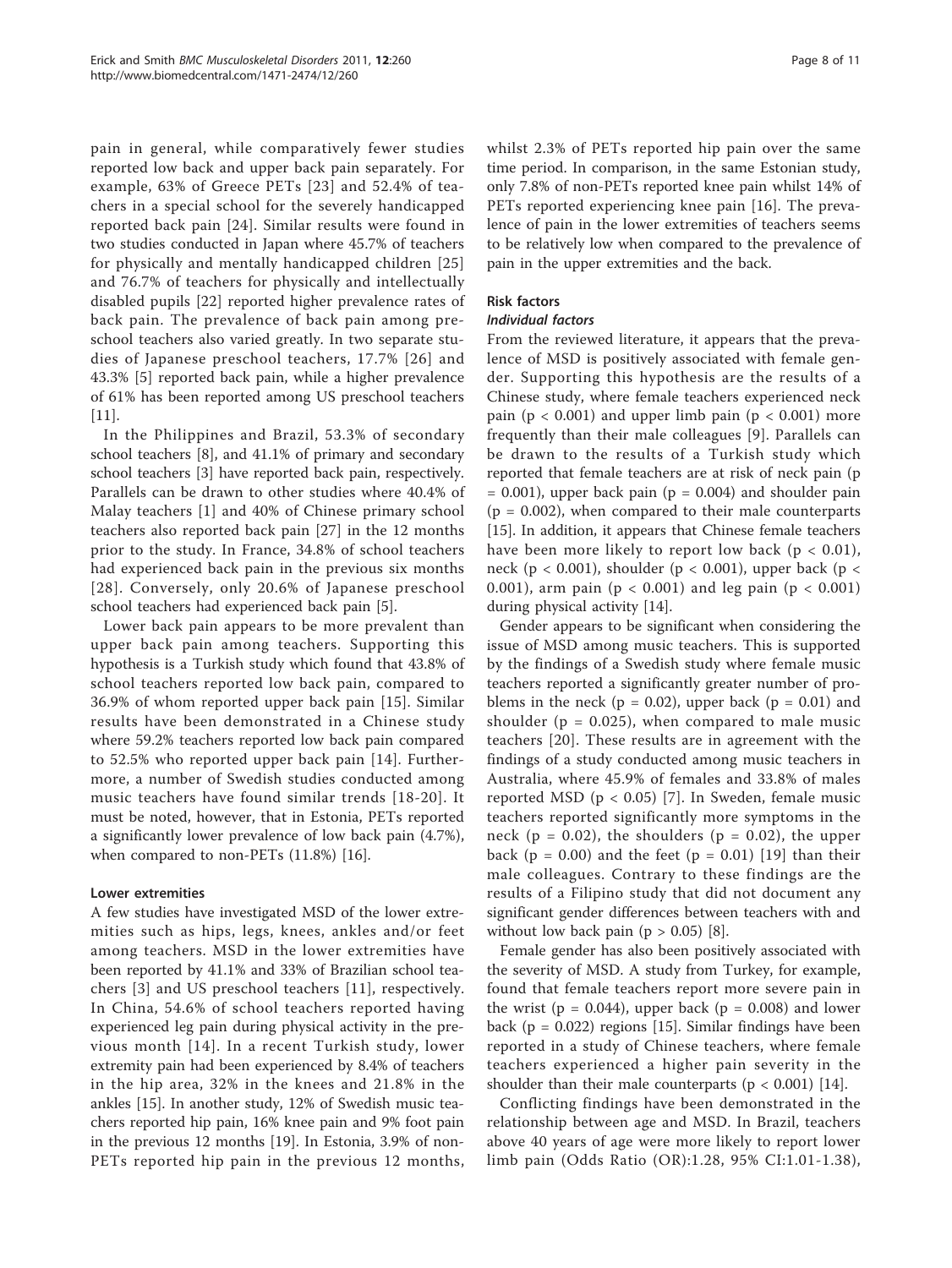back pain (OR:1.20, 95% CI:1.07-1.35) and upper limb pain (OR:1.31, 95% CI:1.10-1.56) [\[3\]](#page-10-0), while a study of Turkish teachers has found that teachers above 40 years were more likely to report MSD ( $p < 0.001$ ) [[15\]](#page-10-0). In other studies, however, younger teachers have also been found to experience MSD. This has been evidenced in the results of a Chinese study where the age group with the highest prevalence of neck pain was 31-35 years, with a significant difference among different age groups in the prevalence of neck pain ( $p < 0.001$ ). In the same study, the age groups with the highest prevalence of upper limb pain were 46-50 years and > 50 years, with a significant difference among age groups in the prevalence of upper limb pain  $(p < 0.001)$  [[9\]](#page-10-0). In two other Chinese studies, teachers aged 30-39 years had experienced the most low back pain (OR: 1.30, 95% CI: 1.00- 1.70) [[27\]](#page-10-0), while teachers aged 31-50 years had also reported experiencing upper back pain ( $p < 0.05$ ) [[14](#page-10-0)].

Length of employment has been significantly associated with neck pain among Chinese secondary school teachers (OR: 1.11, 95% CI: 1.01-1.23) [[6\]](#page-10-0), and also with low back pain among Chinese teachers (OR: 1.80, 95% CI: 1.30-2.40) [[29](#page-10-0)]. Among Brazilian teachers, length of employment has been significantly associated with lower limb (OR: 1.12, 95% CI: 1.01-1.19), back (OR: 1.15, 95% CI: 1.07-1.24) and upper limb pain (OR: 1.34, 95% CI: 1.19-1.50) [\[3\]](#page-10-0). In Japan, length of employment has been associated with pain in the neck/ shoulders (OR: 1.37, 95% CI: 1.15-1.64) and arms (OR: 1.65, 95% CI: 1.30-2.08) in nursery school teachers [\[21](#page-10-0)].

Long working hours have also been significantly associated with MSD. A strong correlation has been reported between low back pain and Greek PETs who spent more than 35 hours per week teaching physical education (p < 0.05) [[23\]](#page-10-0). In Brazil, working more than 40 hours a week has been associated with pain in the upper and lower limbs  $(p < 0.05)$  [[3\]](#page-10-0). Having more than 30 students in a class has been positively associated with upper limb pain among Brazilian school teachers ( $p < 0.05$ ) [[3\]](#page-10-0). Intensive physical activity in leisure time has been correlated with increased knee pain  $(p < 0.01)$  among Estonian PETs [\[16](#page-10-0)]. Physical factors

In the US, reduced playing time, having smaller hands and lower strength levels has been associated with MSD among music teachers [\[17](#page-10-0)]. Kneeling, stooping, squatting and bending have been significantly associated with MSD among US [[11](#page-10-0)] and Japanese preschool teachers [[29](#page-10-0)]. Intense physical exertion (Prevalence ratio (PR):1.29, 95% CI: 1.20-1.38) and inappropriate furniture (PR: 1.11, 95% CI: 1.03-1.19) have also been positively associated with back pain among Brazilian teachers [[3](#page-10-0)]. High participation in lifting, especially when supporting students on gymnastics apparatus [[30\]](#page-10-0), and high participation in sports among Swedish PETs have been shown to be highly correlated to knee pain [[31](#page-10-0)].

#### Psychosocial factors

Various studies have reported that poor psychosocial factors were potential risk factors for MSD. In a Chinese study of secondary school teachers, low colleague support (OR: 2.00, 95% CI: 1.16-3.47) and high workload (OR: 2.17, 95% CI: 1.58-2.97) have been significantly associated with neck pain [\[9\]](#page-10-0). Other studies have also demonstrated a significant association of psychosocial factors and MSD [[5,6,21](#page-10-0)]. Furthermore, psychosocial factors such as mental health among Malay school teachers (OR: 1.11, 95% CI: 1.06-1.15) [\[1](#page-10-0)] and anxiety among Chinese teachers (OR: 1.49, 95% CI: 1.07-2.07) [[9\]](#page-10-0) have been associated with higher MSD prevalence rates.

#### **Discussion**

#### Assessment of MSD

Overall, this review suggests that while MSD is most likely an under researched topic among teachers, teaching itself represents a high risk occupation for MSD. The findings of this literature review have been drawn from 33 papers, each of which had measured different musculoskeletal regions using different methods. As most studies had used self-developed questionnaires [[3,7,15,21](#page-10-0)-[23](#page-10-0),[26,28\]](#page-10-0), or the Standardized Nordic Questionnaire [[1,18,27](#page-10-0)], it appears that these are commonly accepted methods for measuring the prevalence of MSD. Other methods used included pilot tested surveys and questionnaires such as the Northwick Neck Pain Questionnaire [[6](#page-10-0),[9\]](#page-10-0), Health Questionnaires [[25\]](#page-10-0), Job Content questionnaires [[5\]](#page-10-0) and the Subjective Health Complaints Questionnaire [\[14](#page-10-0)]. While questionnaires are an inexpensive and convenient mode of data collection, they can introduce recall bias and make follow up difficult, especially when anonymous reporting is utilised. More accurate results might be obtained by physical examination and assessment, although these methods are expensive and time consuming, and therefore, ultimately uncommonly seen in the literature.

#### Response rate

The response rate among most of the studies examined in this review was acceptable, although one investigation reported a response rate of only 3.5% [[17\]](#page-10-0). For this study, the participants had been recruited during a conference using a poster placed near the main conference rooms. Some conference attendees might not have seen the poster while others might have been too busy with the conference proceedings to participate, consequently leading to the low response rate.

#### Prevalence

The most prevalent body regions on which teachers reported MSD have been the back [[1](#page-10-0),[3](#page-10-0),[5,8](#page-10-0),[14](#page-10-0)-[16](#page-10-0),[18](#page-10-0)- [20,22-28](#page-10-0)], neck [[6](#page-10-0),[9,14,15](#page-10-0),[18](#page-10-0)-[20](#page-10-0)] and upper limbs [[3,9](#page-10-0),[14,15,18](#page-10-0)-[20,22](#page-10-0)]. It is important to note that while a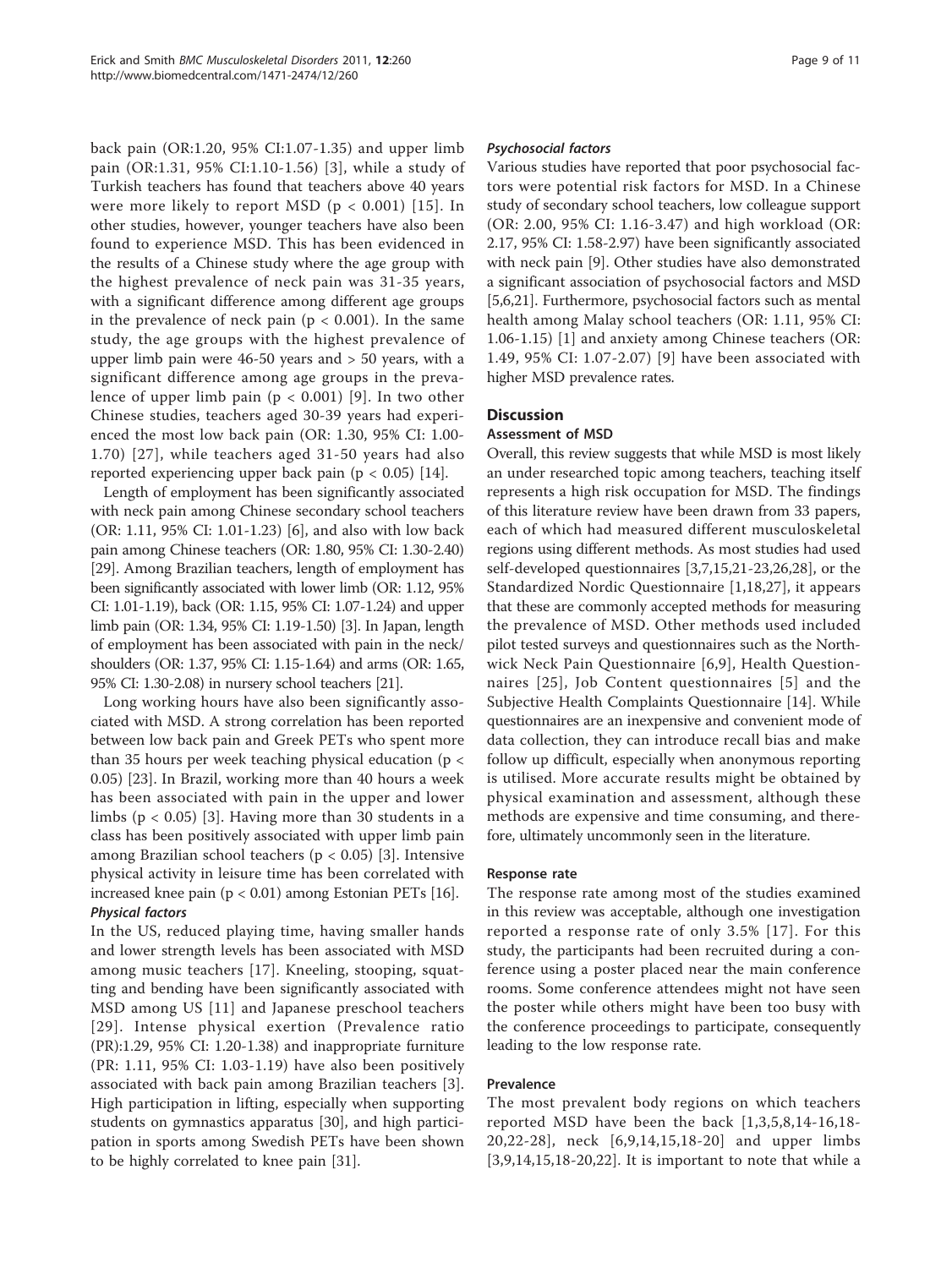number of studies have been carried out to specifically investigate back and neck pain, few studies have specifically looked at whole body MSD, and no studies have been carried out to specifically investigate lower extremity MSD. It is important, however, to note that the reported prevalence of back pain varied greatly across the literature, ranging from 4.7% to 76.7%.

Teachers of physically disabled pupils have reported the highest back pain prevalence [[22\]](#page-10-0) and this might be attributed to the lifting of the disabled pupils. On the other hand, PETs had reported the lowest back pain prevalence, and this may be because PETs are physically active and may also be involved in leisure-time physical activity [\[16](#page-10-0)]. However, the absence of personal training in order to maintain physical fitness among PETs could contribute to low back pain [[23](#page-10-0)]. PETs have been reported to have a higher prevalence of knee disorders than non-PETs and were more likely to change work due to knee dysfunction [\[31](#page-10-0)].

#### Individual factors

MSD among teachers has been positively associated with female gender in a number of studies. It has been suggested that women might be more likely to report pain than men because women have lower physical strength, pressure from family and career prospects; or simply the fact that men and women have different traditions and thresholds for when and how they report pain [[14\]](#page-10-0). While MSD has been positively associated with length of employment, research findings are somewhat inconsistent with some studies reporting longer length of employment as being positively associated with MSD, while others have reported that new teachers are more likely to report MSD. It has also been reported that the longer the exposure time to occupational risk factors, the higher the possibility of incurring job-related disorders [\[9\]](#page-10-0). This association can be interpreted as the effect of aging or a cumulative effect of workload on the musculoskeletal system of workers [[21](#page-10-0)]. Where teachers with lesser teaching experience had reported MSD, it has been suggested that this may occur because new teachers might not be adapting well to the new working environment, and that physical and psychological stress might be affecting the wellbeing of their musculoskeletal conditions [\[9\]](#page-10-0). Further studies will be needed to investigate such a hypothesis.

#### Physical factors

The use of a 'head down' posture has been significantly associated with neck pain (OR: 2.17, 95% CI: 1.38-2.74) and this may impact on teachers who spend considerable time correcting students' work [[9](#page-10-0)] and preparing for lessons. Neck pain among teachers has been positively correlated with computer processing posture [[9](#page-10-0)]. It has been hypothesised that working with a 'poking chin' posture during computer processing might induce considerable load on the posterior, leading to increased loading on non-contractile structures and posterior cervical structures, thereby resulting in neck pain [[9\]](#page-10-0).

#### Psychosocial factors

Psychosocial factors have been positively associated with MSD among school teachers, and the current review suggests that psychosocial factors such as high workload/demands, high perceived stress level, low social support, low job control, low job satisfaction and monotonous work are most likely associated with MSD among school teachers [[1,5,6,9,21](#page-10-0)]. This may occur because teachers often work in stressful conditions with large classes, a lack of educational resources, and limited reward for their work [\[3\]](#page-10-0).

#### Limitations

A number of limitations were identified in this review. Recall bias and self-reporting can be considered as limitations for a number of studies, given that many used anonymous survey for data collection [[3](#page-10-0),[7-9,15,19,20](#page-10-0), [25,27,28](#page-10-0),[32,33\]](#page-10-0). Cause and effect inferences cannot be ascertained, however, given that a number of studies used a cross-sectional study design [[3,7](#page-10-0)-[9,19,27](#page-10-0)]. Sample sizes and response rates were suboptimal in some studies [[14,17,18](#page-10-0)]. Additionally, it must be noted that the review considered articles that were written in English only.

#### Conclusion

This literature review clearly suggests that teachers are at risk for developing MSD. The prevalence among them is not uniform; however, music teachers have been known to retire before their retirement age due to MSD. Primary and secondary school teachers appear to be more prone to neck, shoulder and back pain. Further studies, preferably longitudinal, are required to more thoroughly investigate MSD among teachers, with a greater emphasis on ergonomic factors. This would represent a major step forward in prevention of MSD among teachers, especially if easy to implement control measures could be recommended.

#### Acknowledgements

The authors would like to thank Glenn Courtenay for his editorial assistance.

#### Authors' contributions

PNE conceived and designed the study and carried out data collection and analysis. PNE and DRS read and approved the final manuscript.

#### Competing interests

The authors declare that they have no competing interests.

Received: 13 September 2011 Accepted: 17 November 2011 Published: 17 November 2011